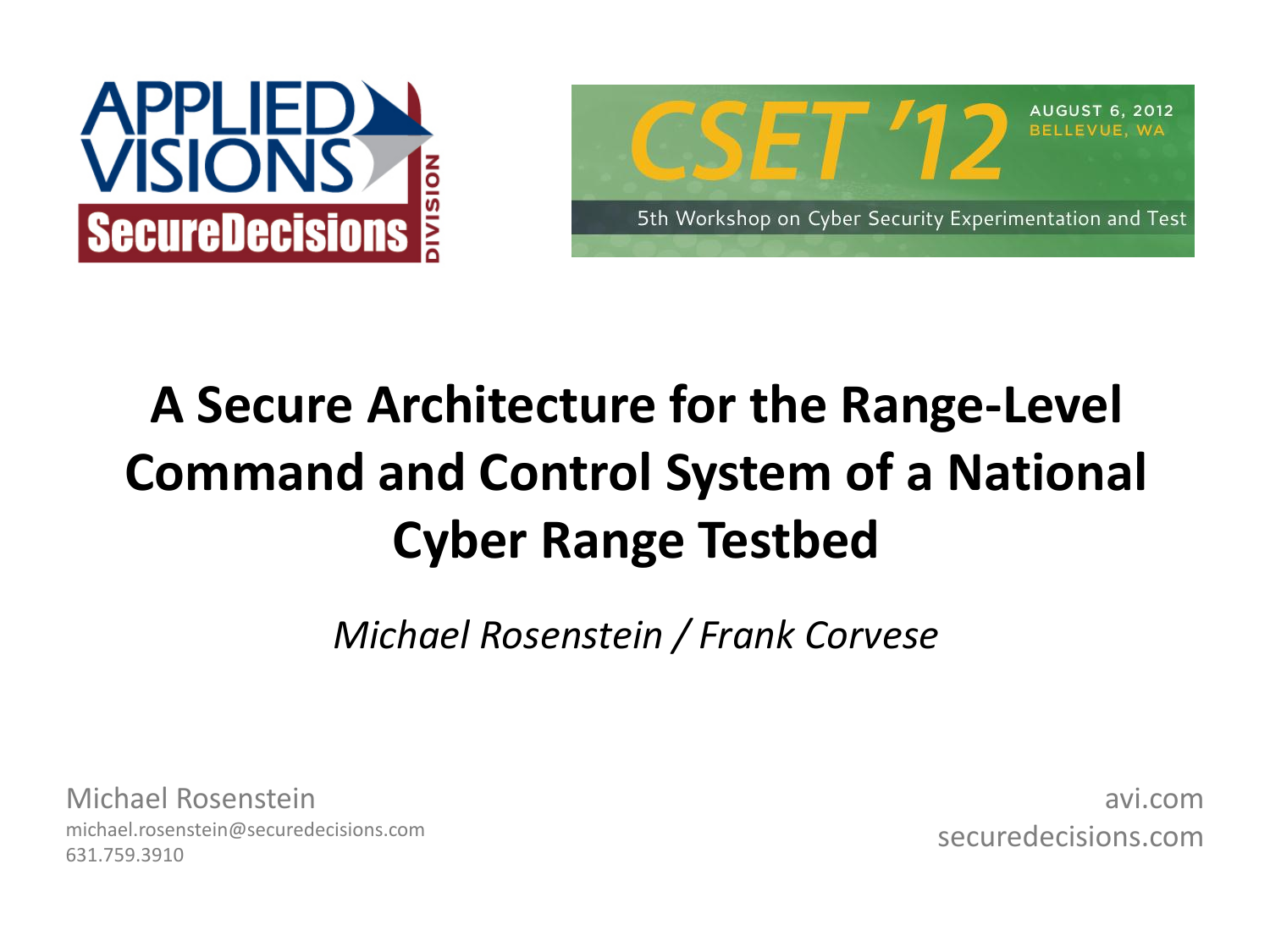# **What is the National Cyber Range (NCR)?**

- ◆ DARPA program to develop a secure, self contained cyber testing and experimentation range<sup>[1]</sup>
- ◆ Among its goals:
	- **Support rapid and automated reconfiguration of resources**
	- **Provide broad scalability**
	- Allow for simultaneous experiments running at different security levels

[1] **DARPA.** National Cyber Range. *DARPA - STO.*  www.darpa.mil/Our\_Work/STO/Programs/National\_Cyber\_Range\_(NCR).aspx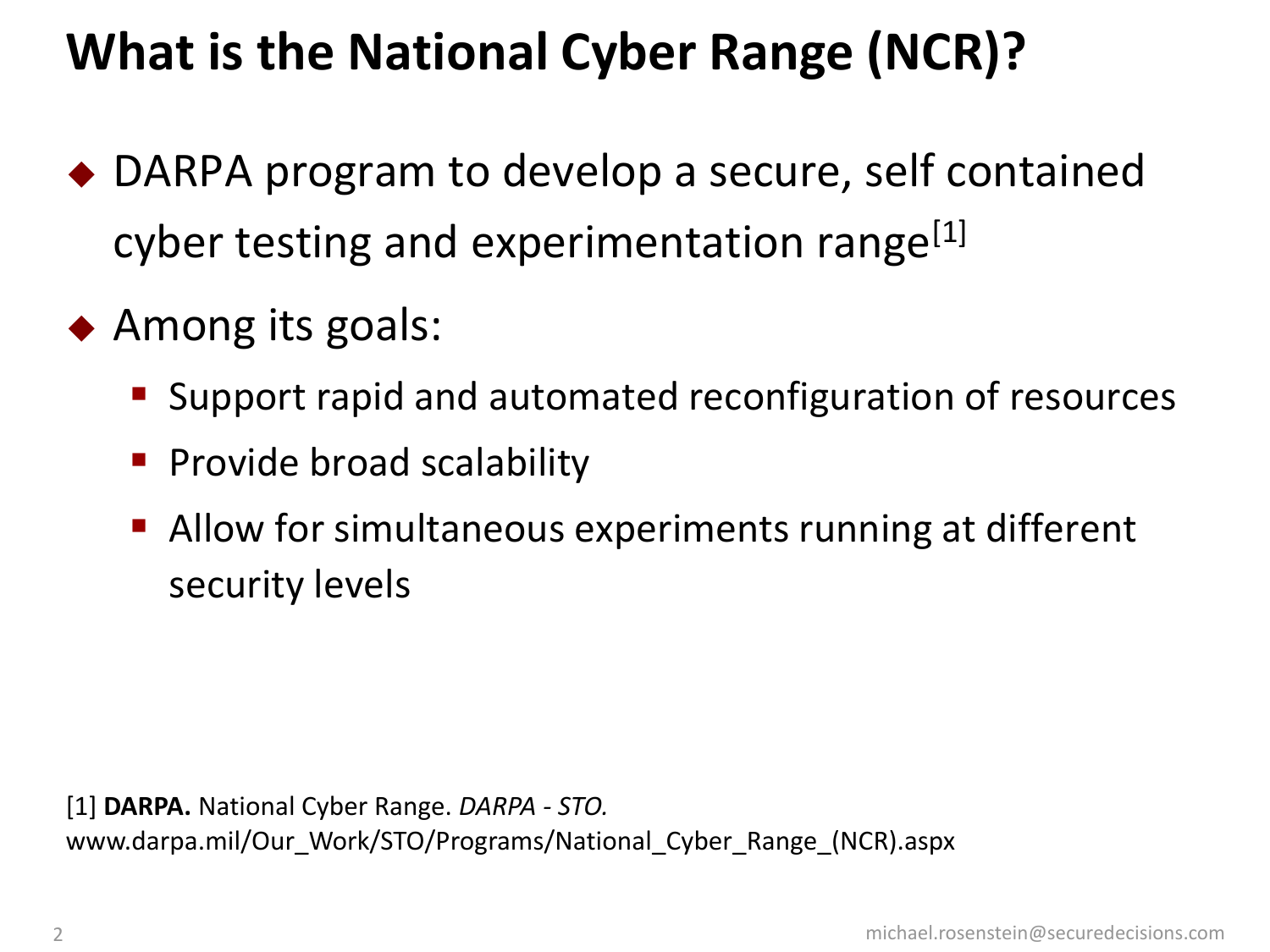### **Range-Level Command & Control System (RangeC2)**

- ◆ Three primary functions of RangeC2 in the NCR:
	- **Management of all range resources** (resources are bound sets of physical nodes and their interconnectivity)
	- Management of numerous concurrent experiments
	- **Enforcement of each experiment's isolation**
- ◆ Built by Secure Decisions as part of the Johns Hopkins University - Applied Physics Laboratory's (JHU/APL) Phase 2 NCR program
	- **Developed between January 2010 and April 2011**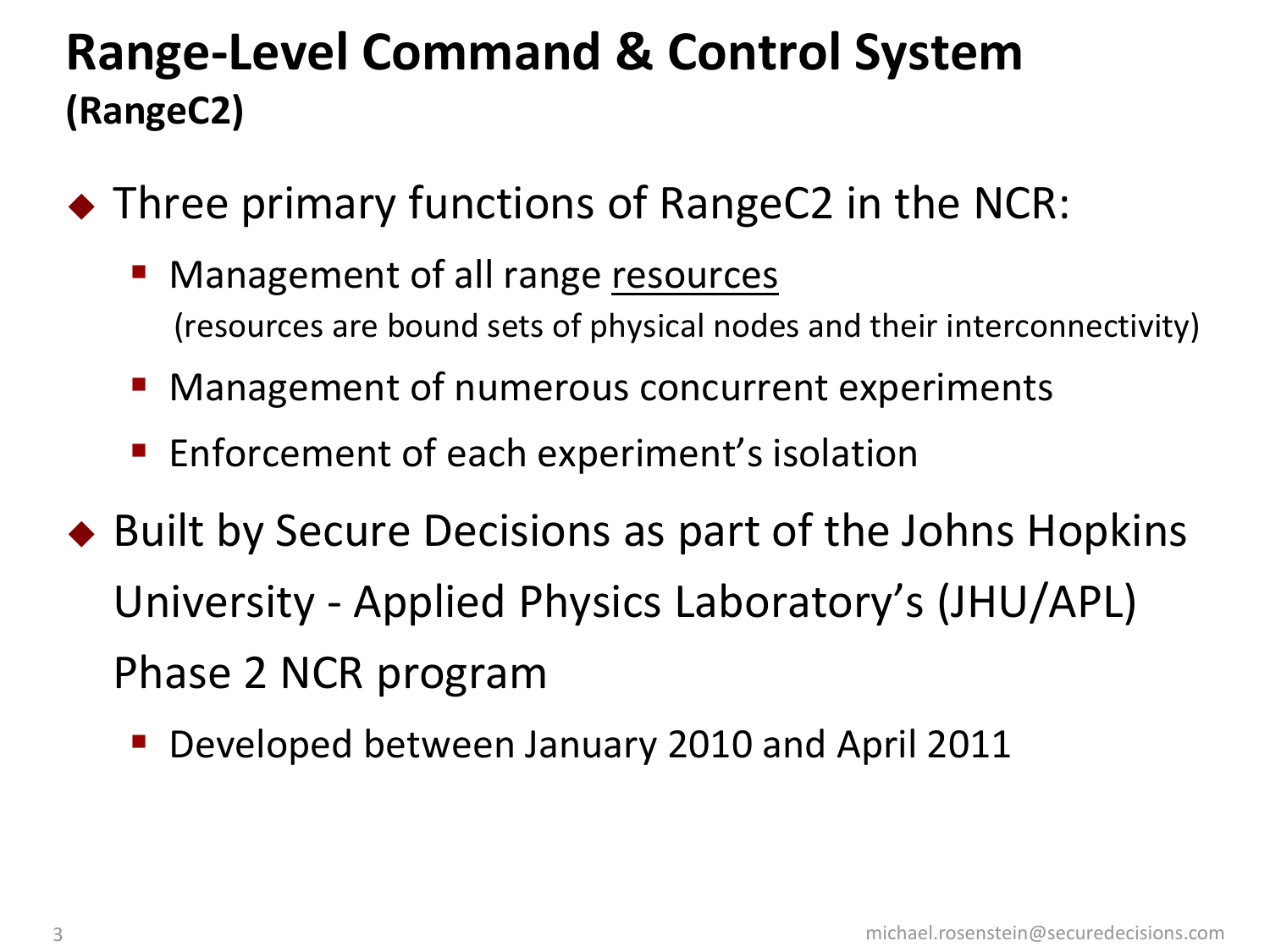# **Operational services provided by the RangeC2**

#### $\bullet$  Inventory management

- Bringing resources into service or moving them offline
- Experiment administration
	- **Scheduling and resource requirements import**
- ◆ Experiment container management

[containers are logical groupings of resources that an experiment runs in]

- Creation, inter-resource topology reconfiguration, assignment swapping, incremental resource recovery, and destruction
- $\bullet$  Range monitoring
	- Resource state (available, assigned, or resetting)
	- Container state (building, running, destroying, or failed)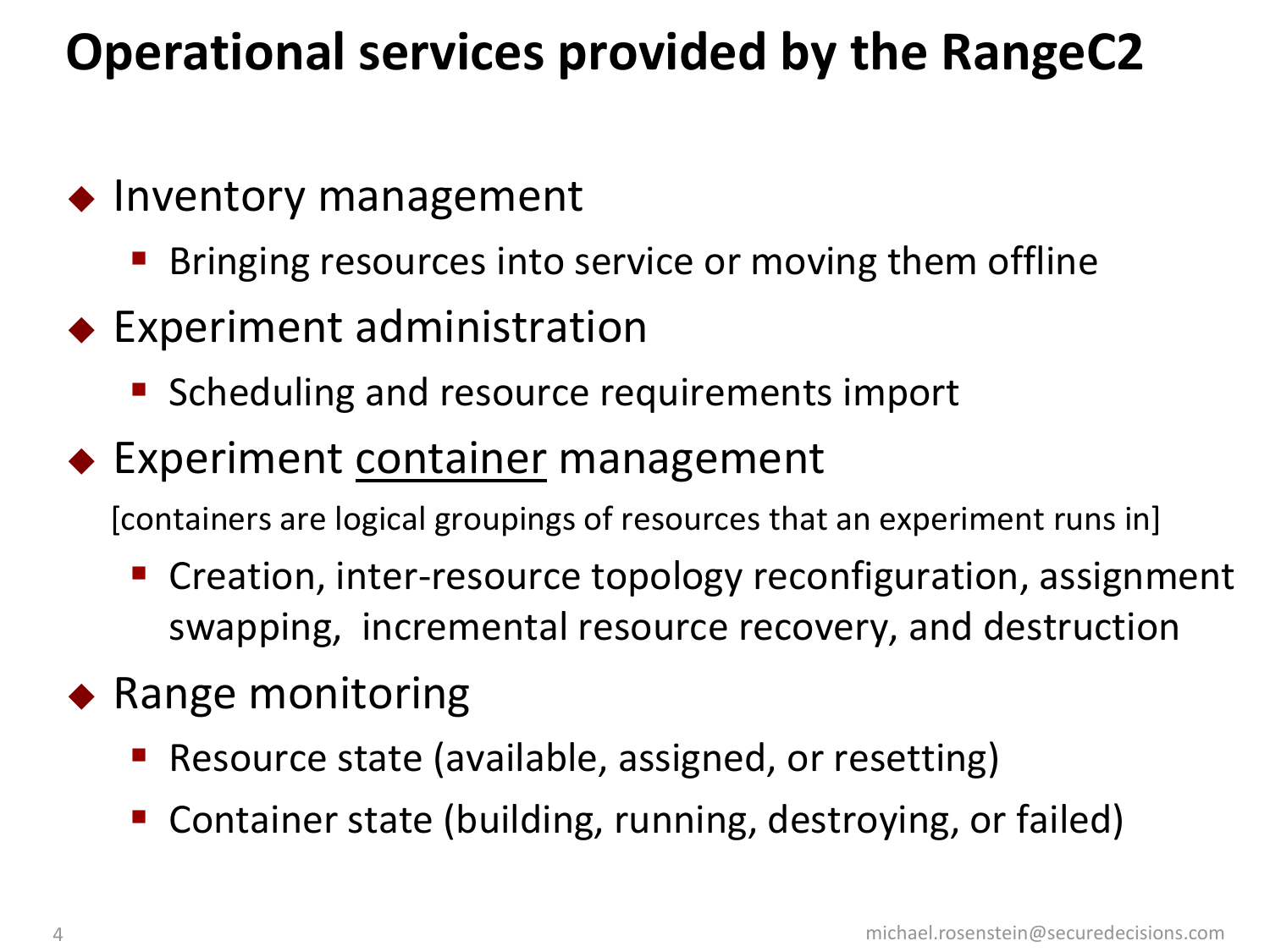# **Architectural considerations [1/3]**

### ◆ Design goals

- Container isolation had to be inherent throughout the design
- Application should be highly available and survive hard failures without any risk to container isolation or security
- Application should easily support certification & accreditation
- ◆ Management of range state

[resource interconnectivity, assignment, and power; container and resource state]

- Basis for all decisions made by the RangeC2
- Knowledge of range configuration required at all times, even during state transitions or after failures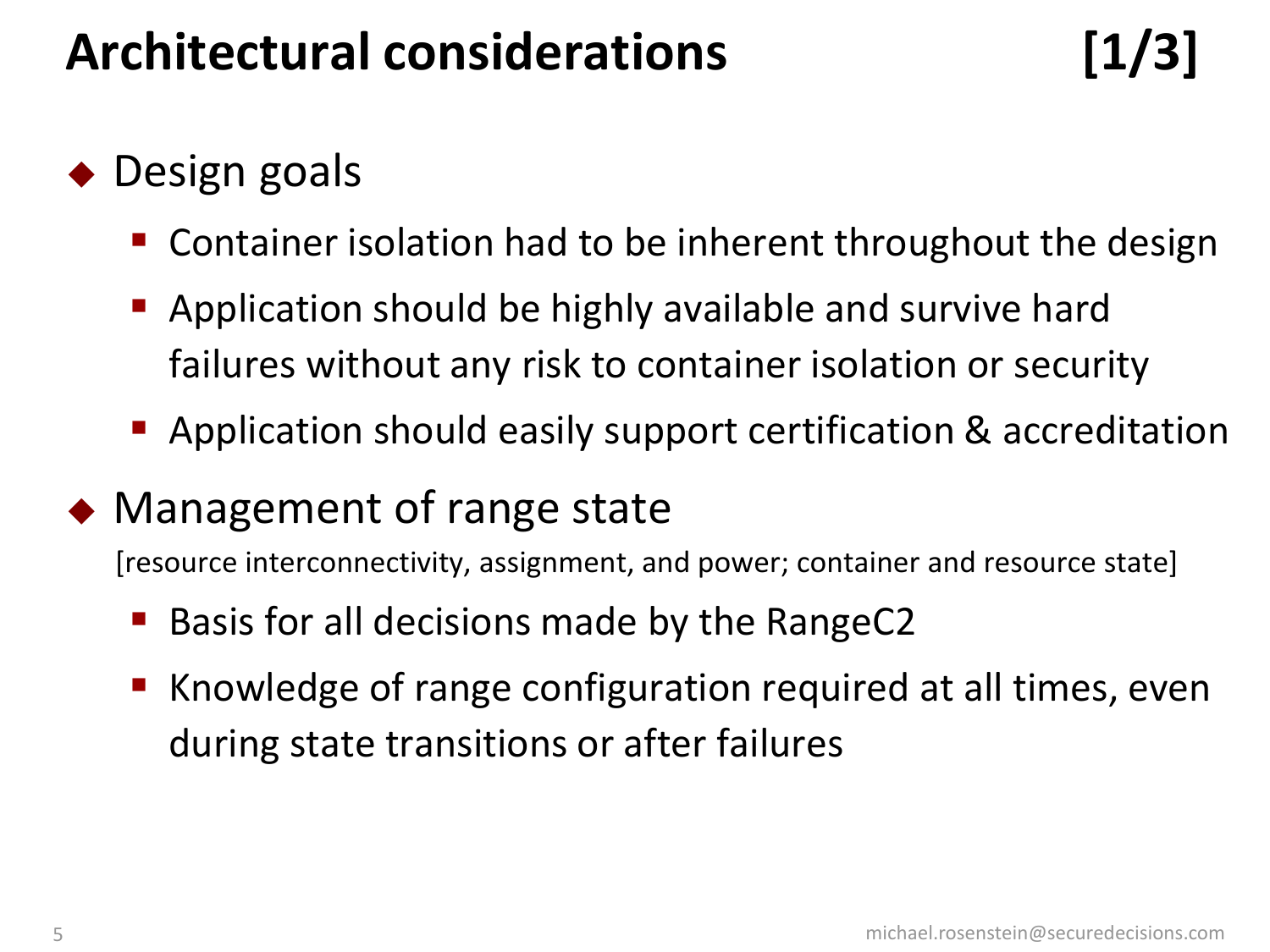# **Architectural considerations [2/3]**

- ◆ Separation into four (4) subcomponents
	- RangeC2 Client
	- Range Controller
	- Transaction System
	- Action Processor

Switch Controller

Level of isolation (and physical security) increases with the criticality of the subcomponent

- ◆ Division of responsibility
	- Subcomponents managing operations differ from those handling state changes and ensuring container isolation
	- No single subcomponent could initiate, plan, and execute a state change on its own
	- Most subcomponents are self-contained, preventing errors or security breaches in one from cascading to others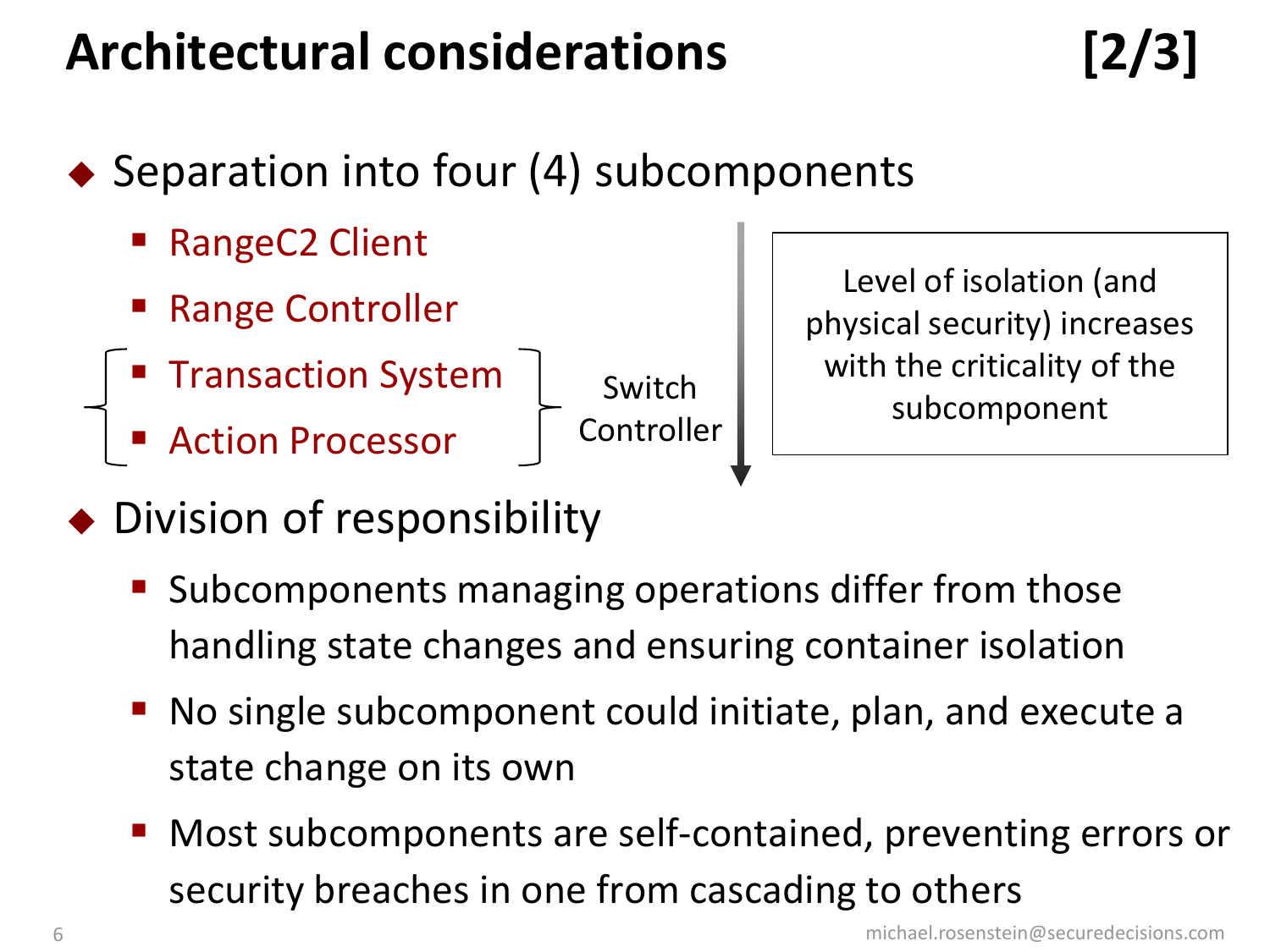# **Architectural considerations [3/3]**

- ◆ Overall data flow:
	- Tasks Arrive (from the *RangeC2 Client* or an experiment) [Tasks are logical functions of the Range C2]
	- Operationally Processed (*Range Controller*)
	- *- and if they required changes to the range's state -*
	- Verified & Planned (*Transaction System*)
	- Verified & Executed (*Action Processor*)
- The *planning* and *execution* mechanisms follow the *Action-Transaction* processing model designed specifically for the needs of this system to:
	- Maintain integrity of range state at all times
	- Easily support code-level analysis and C&A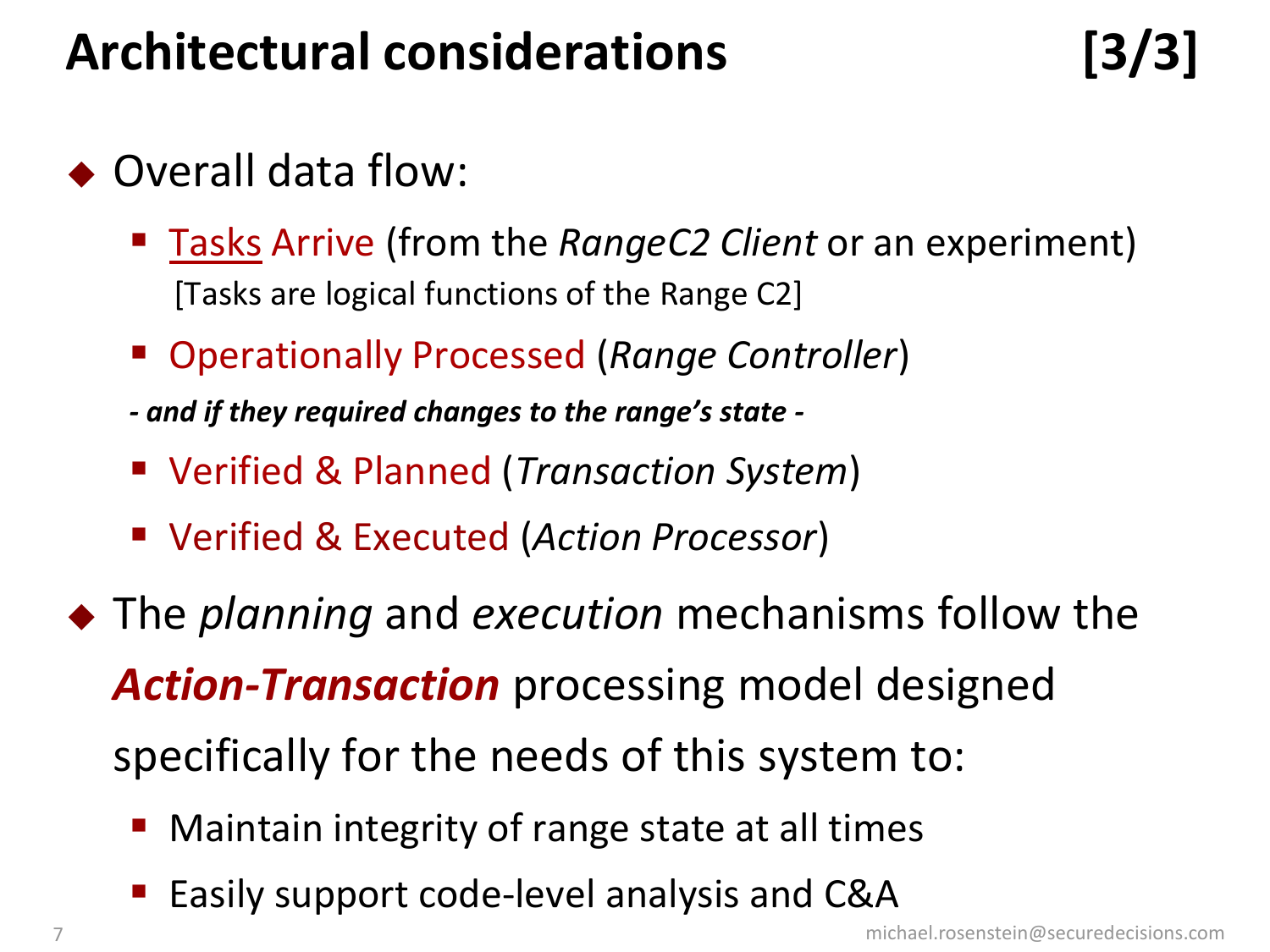# **I'm done, now it's your turn**

### ◆ Questions for you:

- Has anyone here designed a cyber-range capable of simultaneous experiments at different security levels?
	- How was physical separation achieved, enforced?
- Which would you like to know more about:
	- How the range operated and where the RangeC2 fit into that operational model?
	- **Threats the RangeC2 faced?** 
		- How are they mitigated?
	- The Action-Transaction processing model?
		- How does it maintain range state during hard failures, transition?
		- How does it provide ease of code review and support C&A?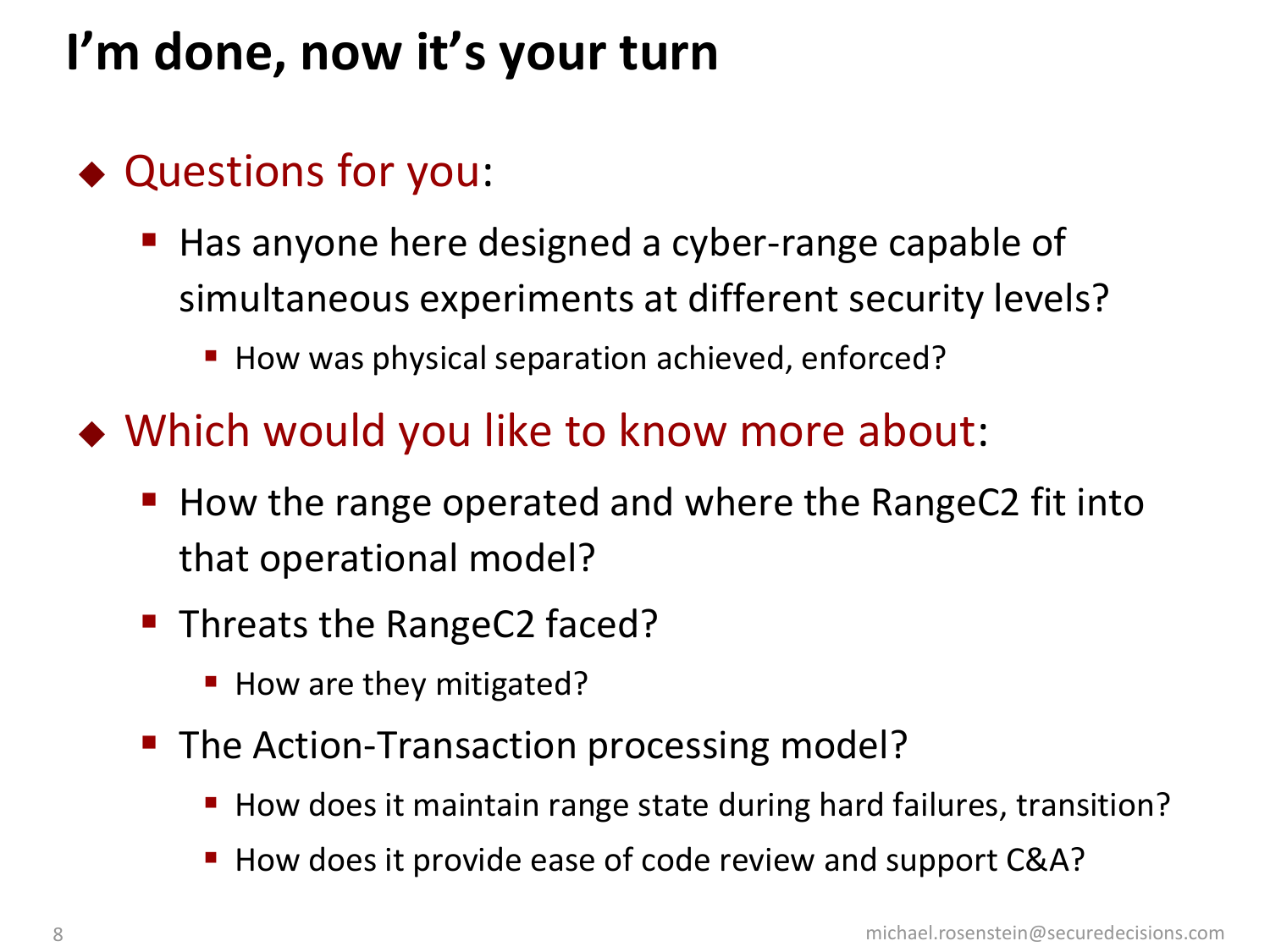# Additional Information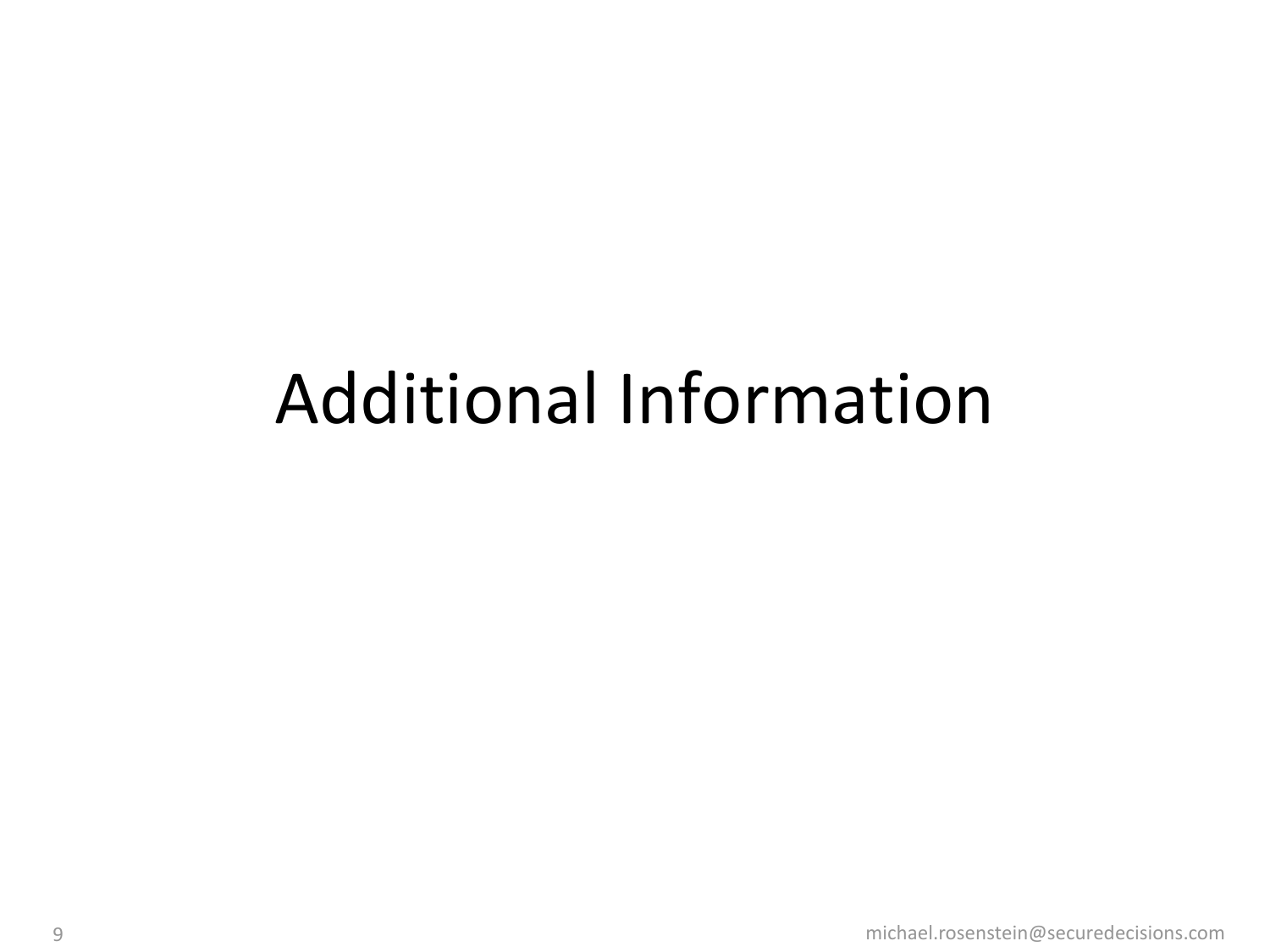### **RangeC2 Context**

#### **Communication and physical security**

- ◆ The RangeC2 was designed to be located behind several layers of physical security.
- It communicated with other components over an air-gap or private network and entities within a container through cross domain guards (CDG)

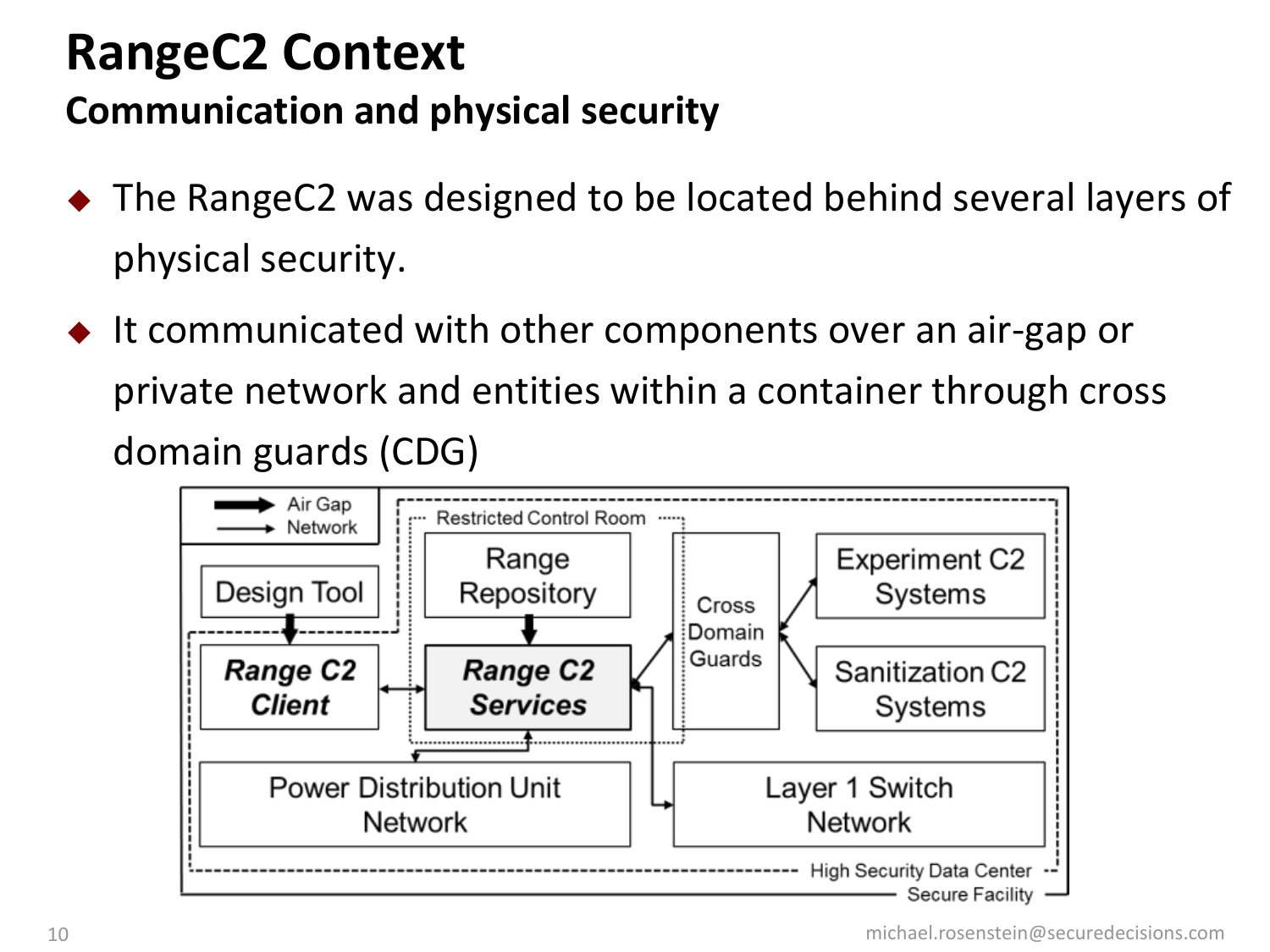### **RangeC2 Context Range's state under normal operations**

 Experiments operated within containers (gray areas) that contained assigned resources; the RangeC2 used a Layer-1 Switch to configure physical connectivity between them (dotted lines)



PDU = Power Distribution Unit; ExpC2 = ExperimentC2; SanC2 = SanitizationC2; Res. = Resource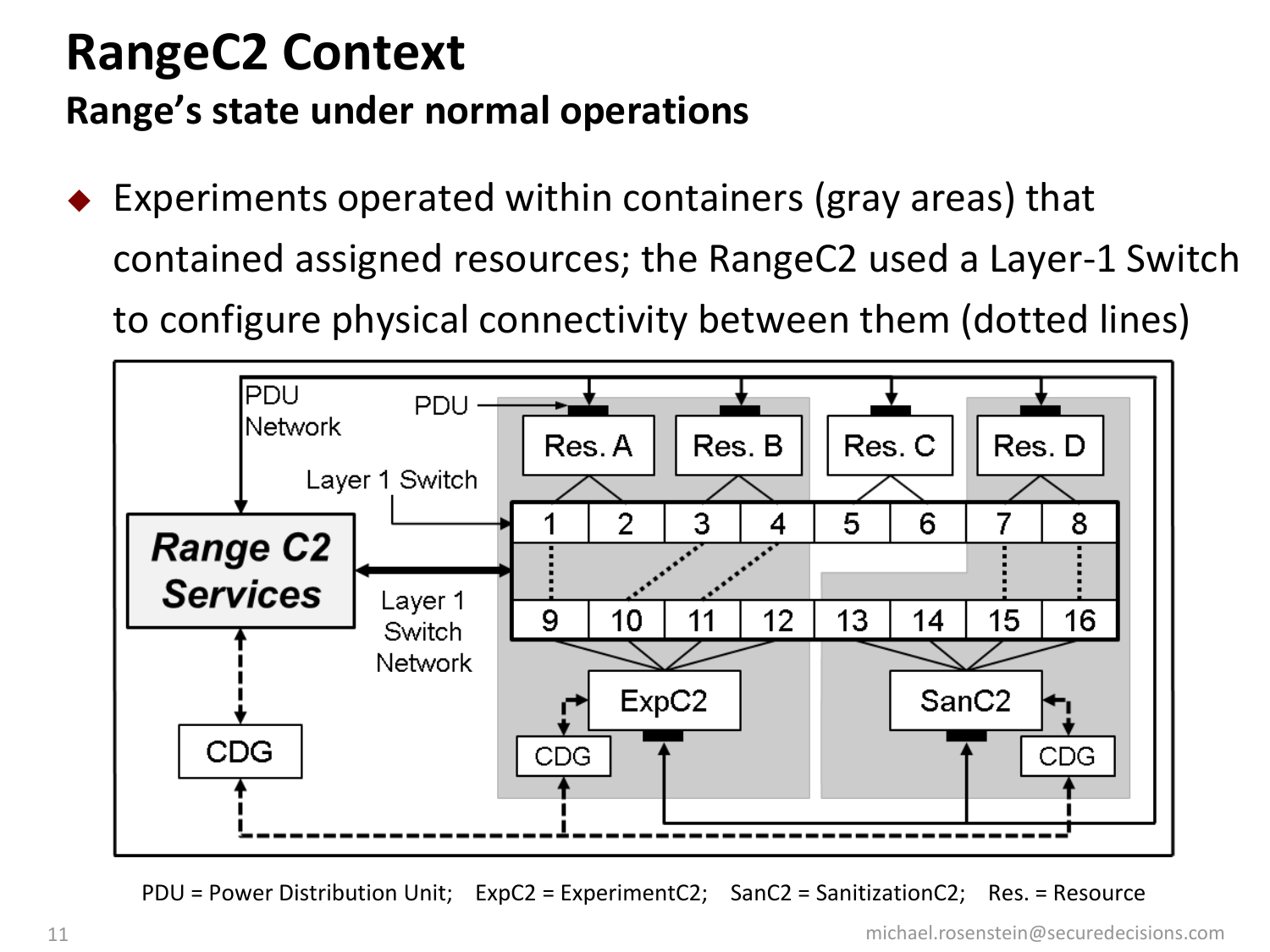### **RangeC2 Architecture Four subcomponents**

- ◆ The Range Controller made decisions affecting how the range behaved at an operational level
- ◆ The Switch Controller affected change upon the range's state; its primary concern was container isolation – all else was secondary

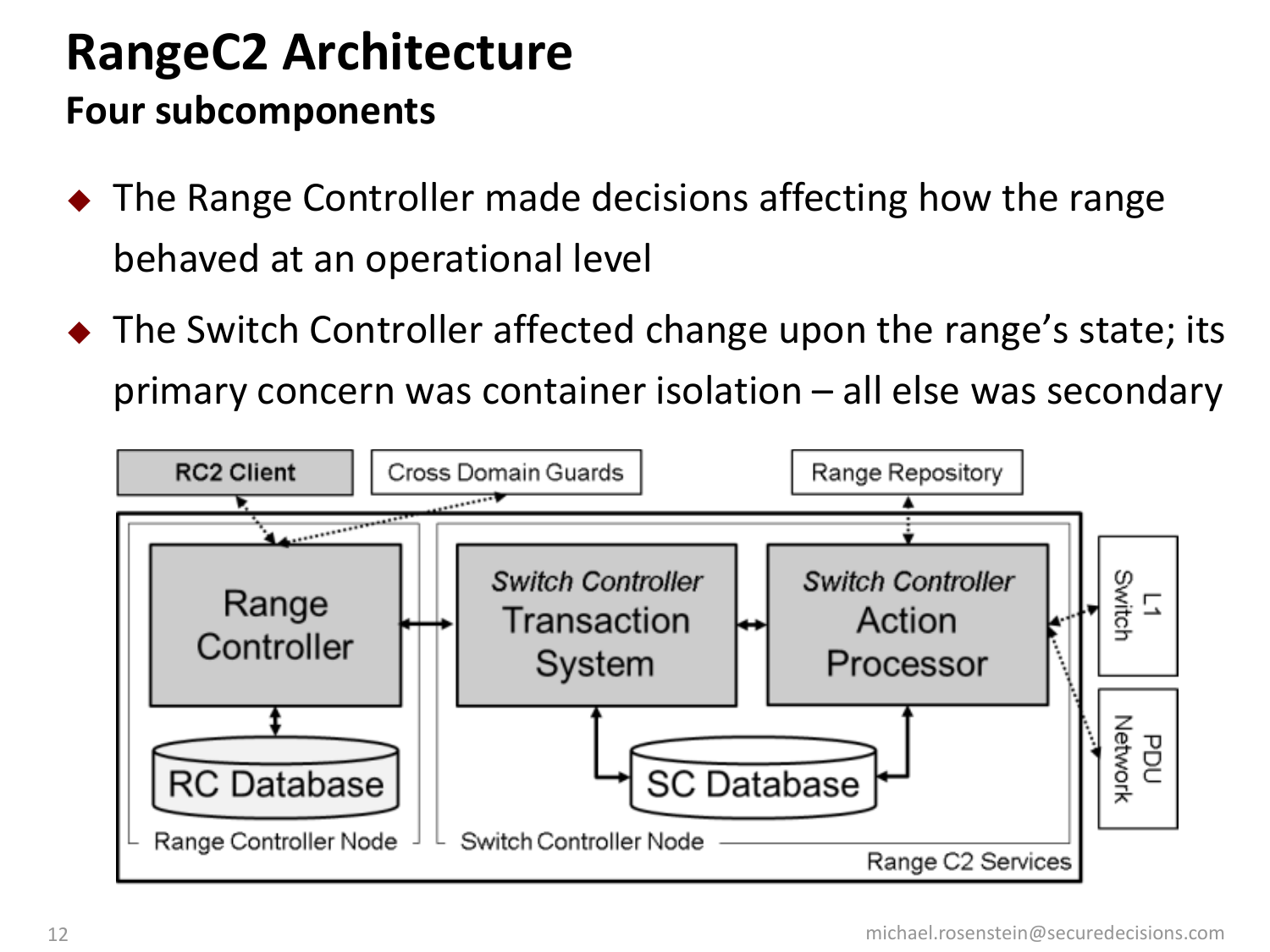### **RangeC2 Architecture Range Controller**

- ◆ The Range Controller was an event driven system that received external stimuli and processed them according to defined rules
- $\bullet$  If the stimulus was a request that required a change to the range's state, it was routed to the Switch Controller

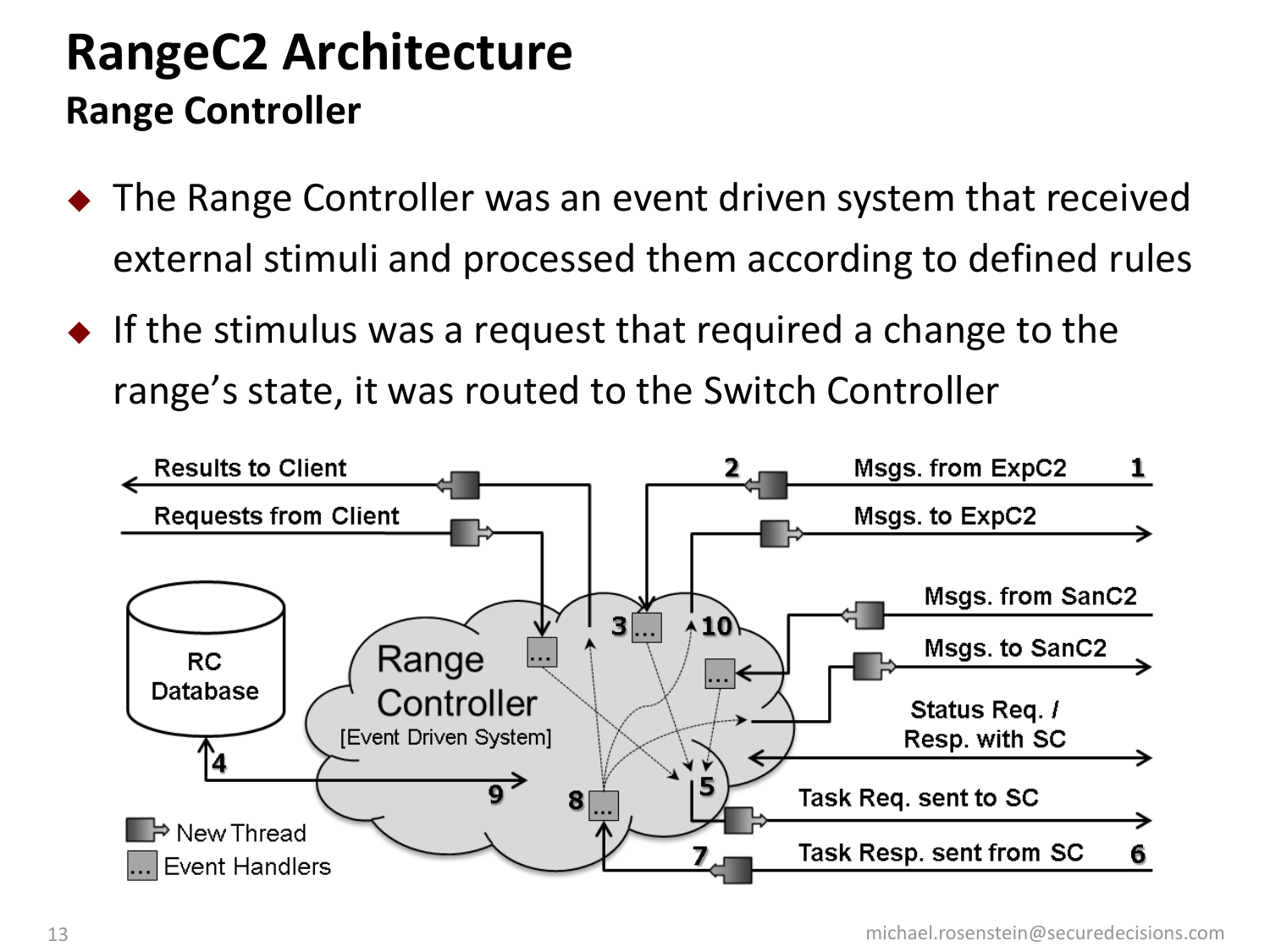### **RangeC2 Architecture Switch Controller: Action - Transaction model**

- Transactions were hardcoded templates for performing a task
- When a task was requested, information was combined with a template to generate the list of ordered steps, or actions, needed to complete the task
- This list of actions included all necessary security and container isolation checks as well as those needed to perform the task

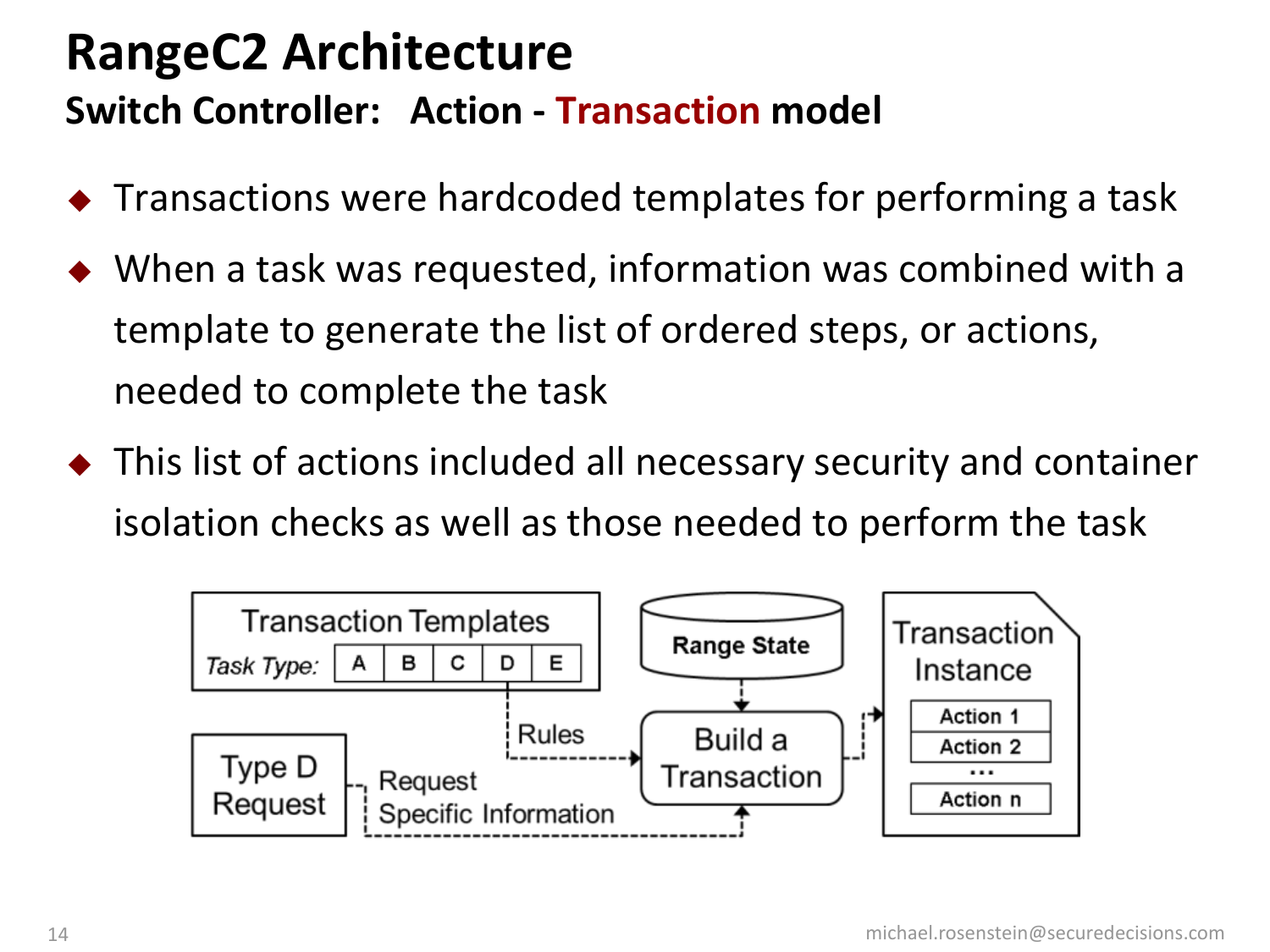### **RangeC2 Architecture Switch Controller: Action - Transaction model**

- ◆ Actions were the atomic units of work the system could perform; each action was completely independent of all others
- ◆ To complete a task, all actions in a transaction were processed, serially, in order, according to the state diagram below, and with potential exclusivity to other transactions



 Advantages: Compartmentalized code - Easy to review Inherent progress, logging, and forensics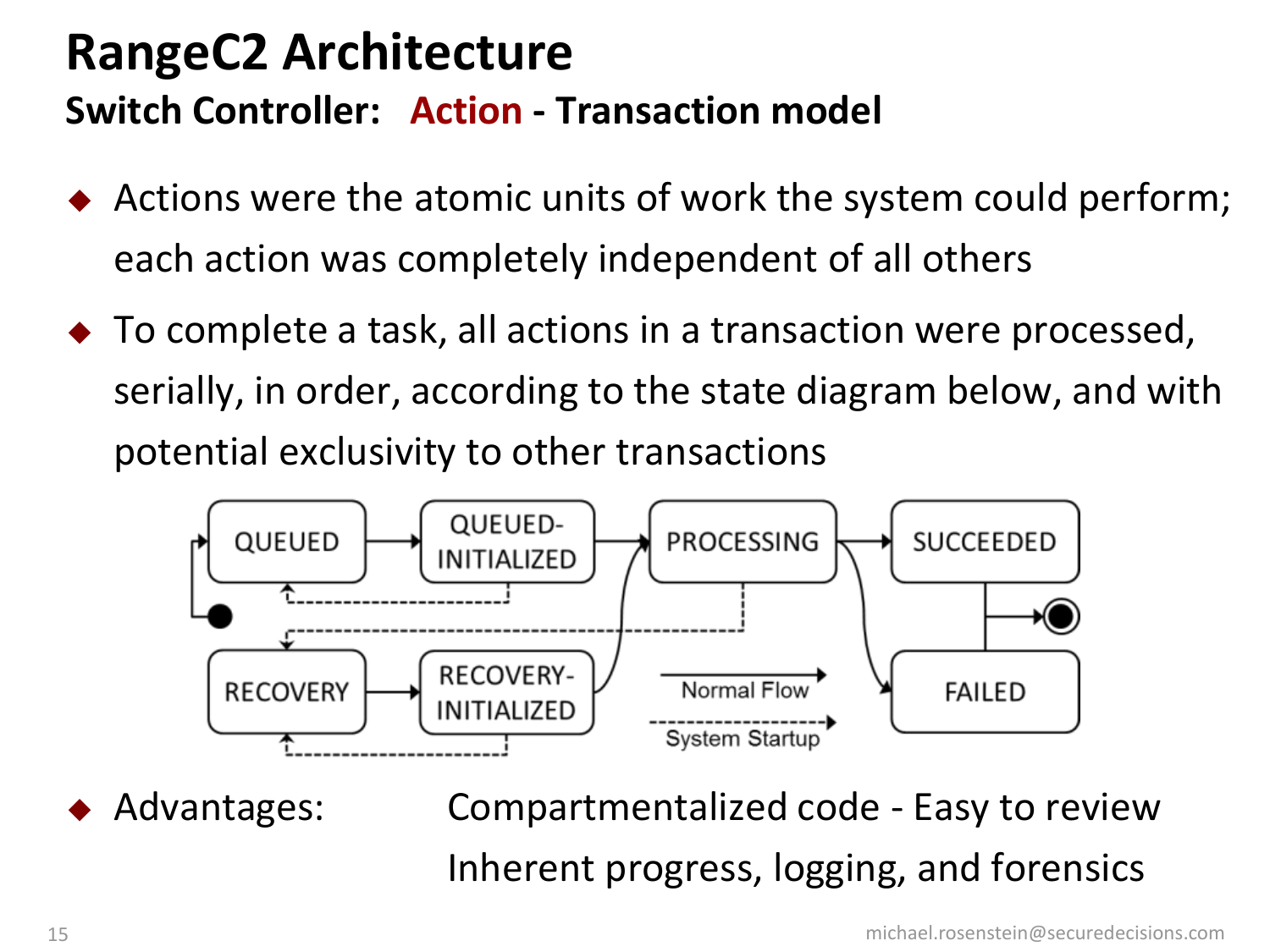### **RangeC2 Architecture Switch Controller – Transaction System**

- ◆ The Transaction System managed the lifecycle of all transactions, including receiving requests, building transactions, and processing the results
- $\bullet$  By design, requests could only be made at the task level; this prevented activities from occurring that might usurp security

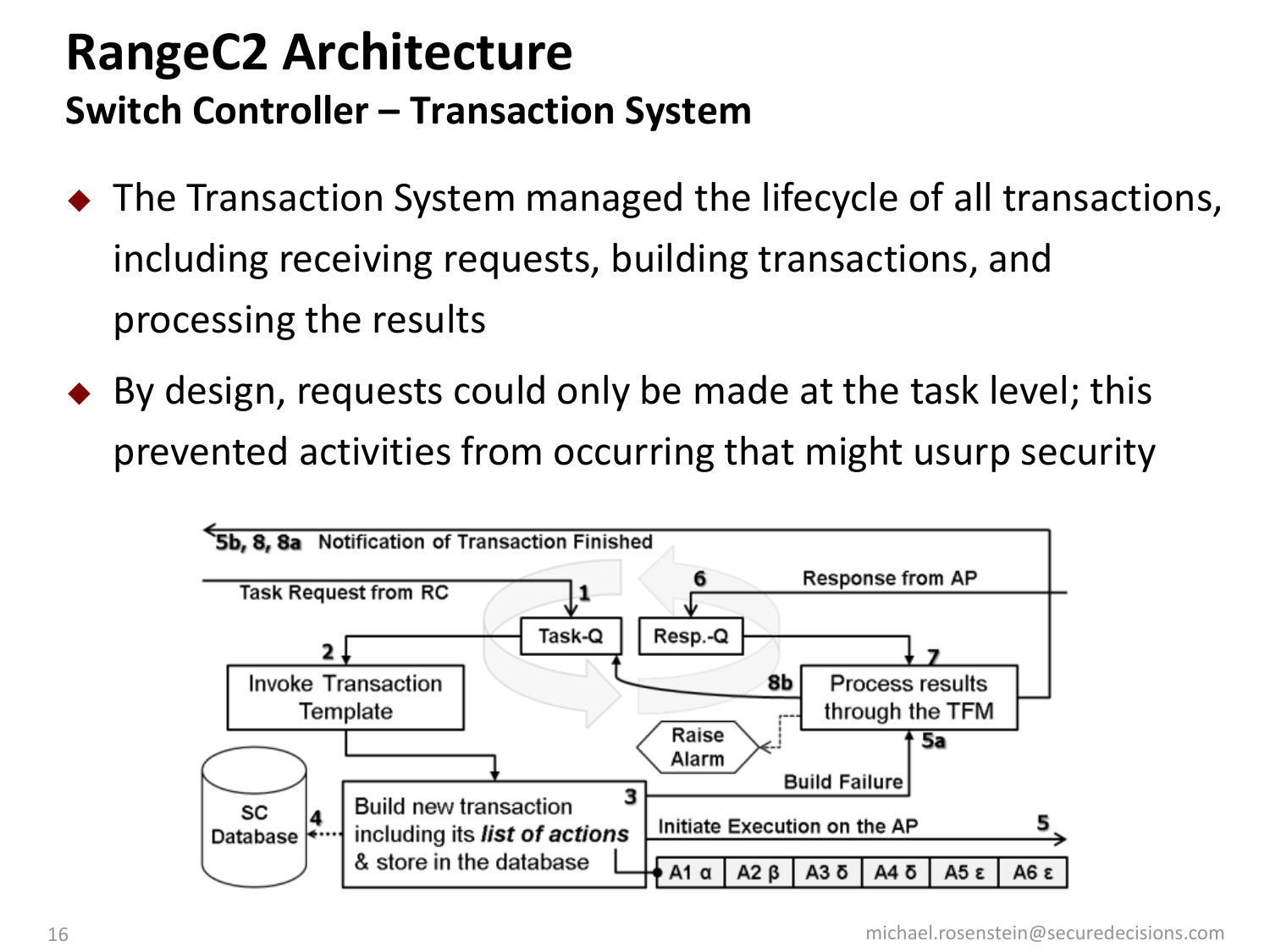### **RangeC2 Architecture Switch Controller – Action Processor**

- ◆ The Action Processor's single purpose was to execute the actions contained within transactions
- $\bullet$  This was the only subcomponent capable of altering the range's state (assignment, layer-1 connectivity, power, etc.)

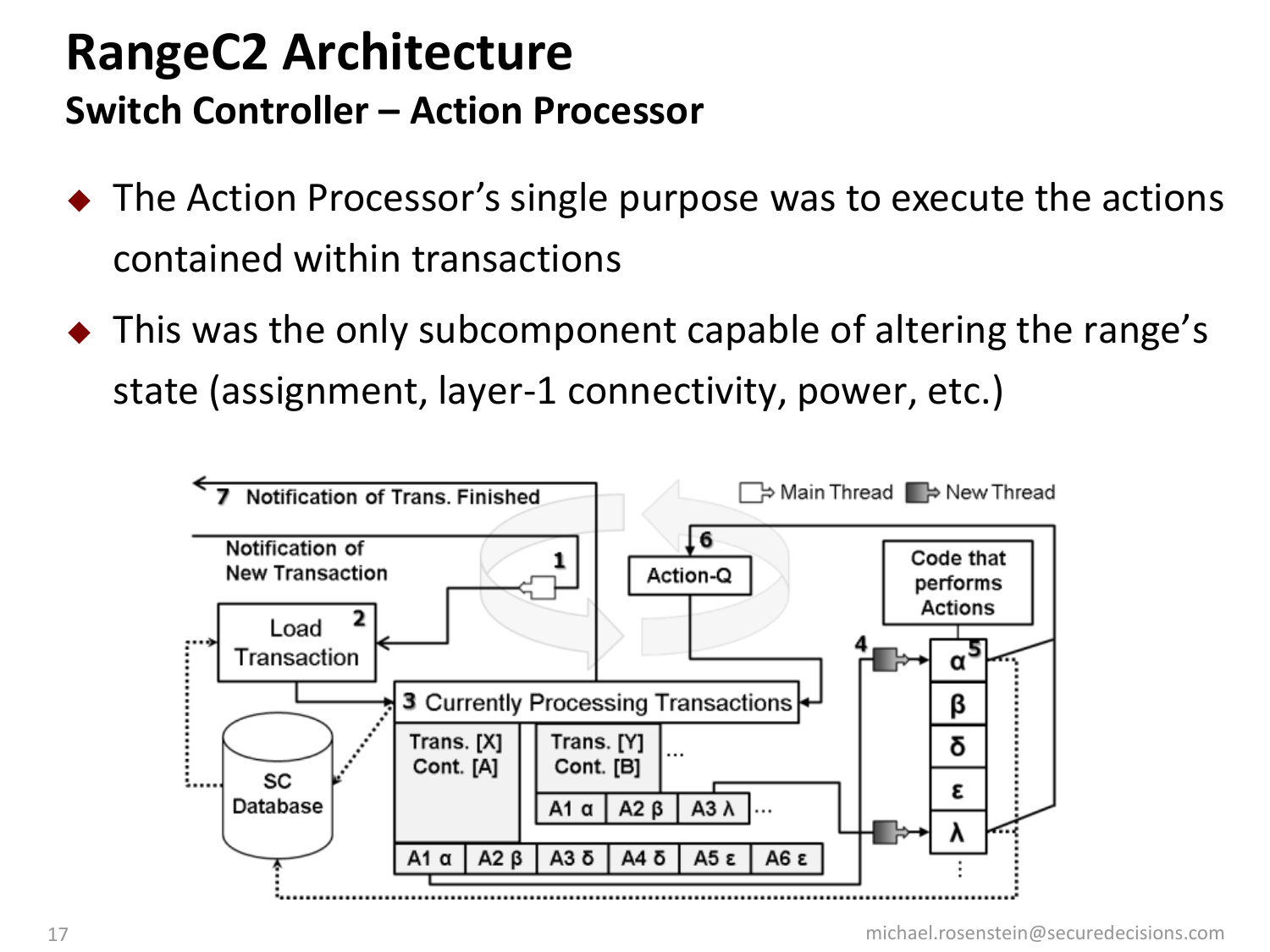# Backup slides - Threats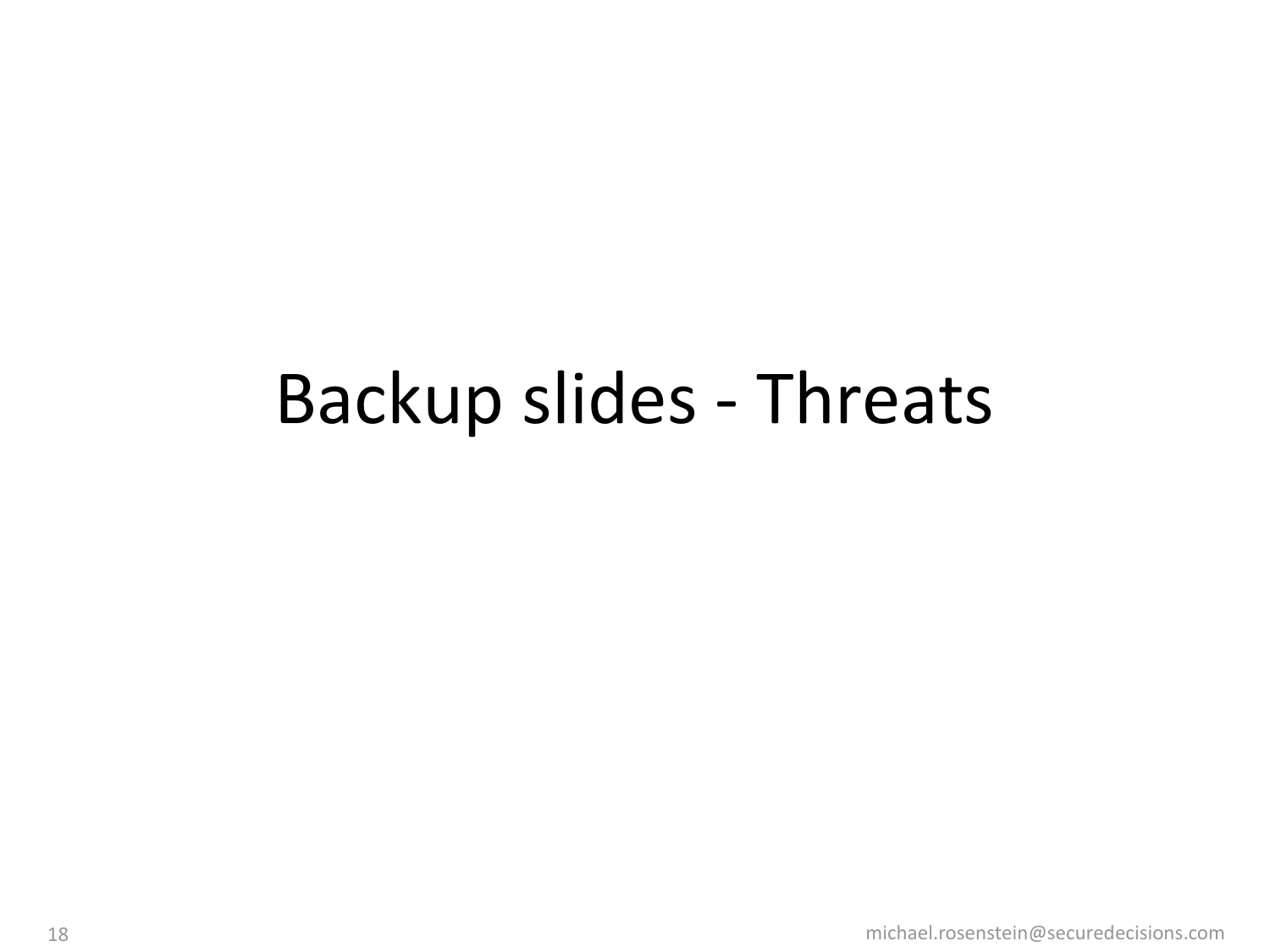# **Discussion of Threats**

- ◆ The RangeC2 did not manage experiments and had very little interaction with containers
	- The RangeC2 was not generally susceptible to attacks or malicious activities carried out by the subjects of experimentation



- The ExperimentC2 was susceptible to these activities, so it was designed to be wholly encapsulated within a container
	- When containers were destroyed, their ExperimentC2s were as well
	- Each new container received a new ExperimentC2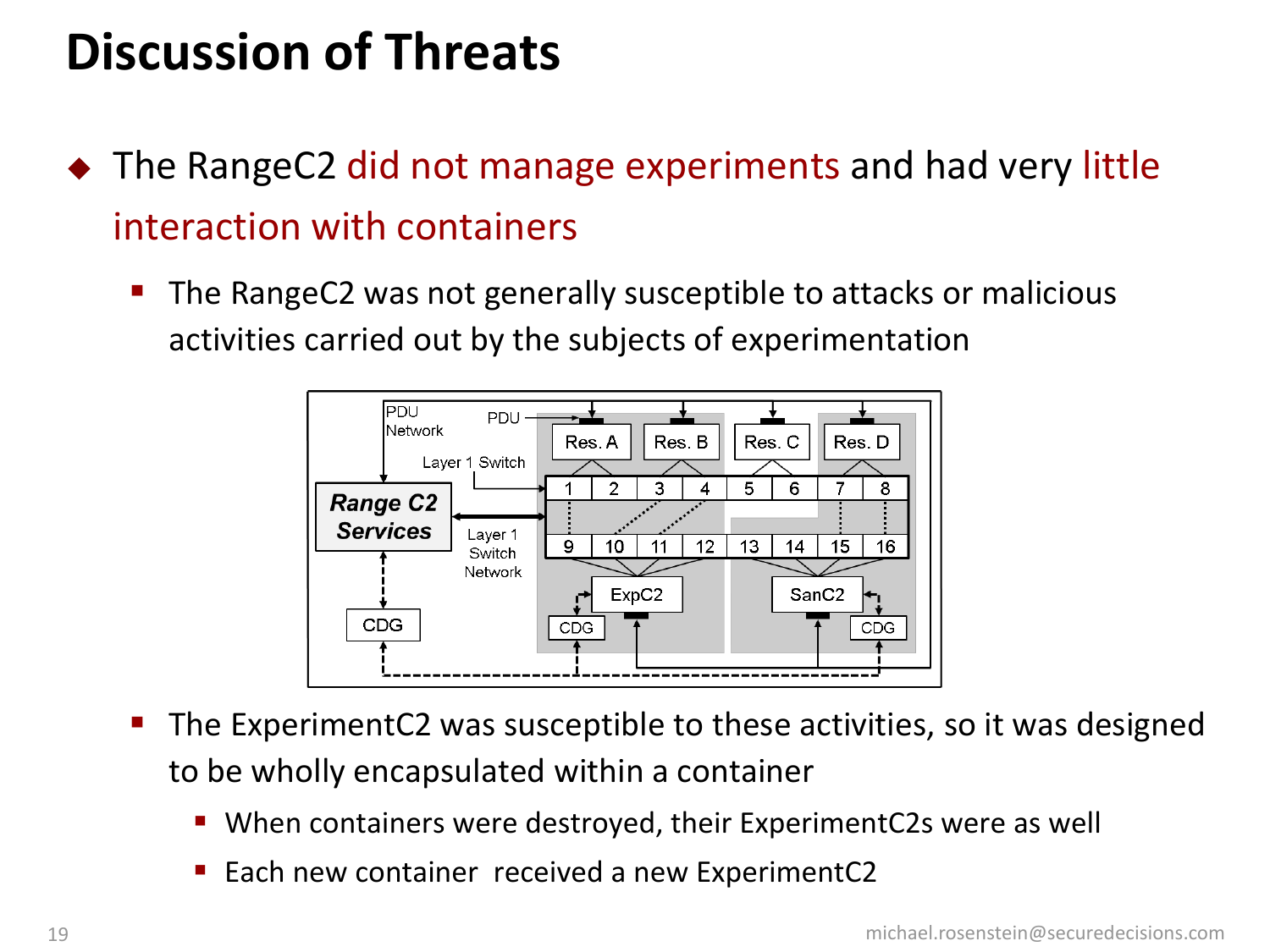# **Discussion of Threats**

- ◆ The RangeC2 managed physical resources, including their interconnectivity
	- Insider threats range staff attempting to alter system functionality
		- **Mitigations:** 
			- Highly restrictive physical and digital access to the Switch Controller
		- *Staff with sufficient access could have caused a data leak!*
			- Cross-container checks would spot this issue, but staff with access to alter these systems could also alter the logs
	- $\blacksquare$  Malicious container activity containers were assumed to be compromised & might send malicious commands to the RangeC2
		- **Mitigations:** 
			- Cross domain guards only allowed very specific requests to proceed
			- Range Controller acted as a buffer between the Switch Controller and the other range components
			- Switch Controller had a limited API and hardcoded security checks